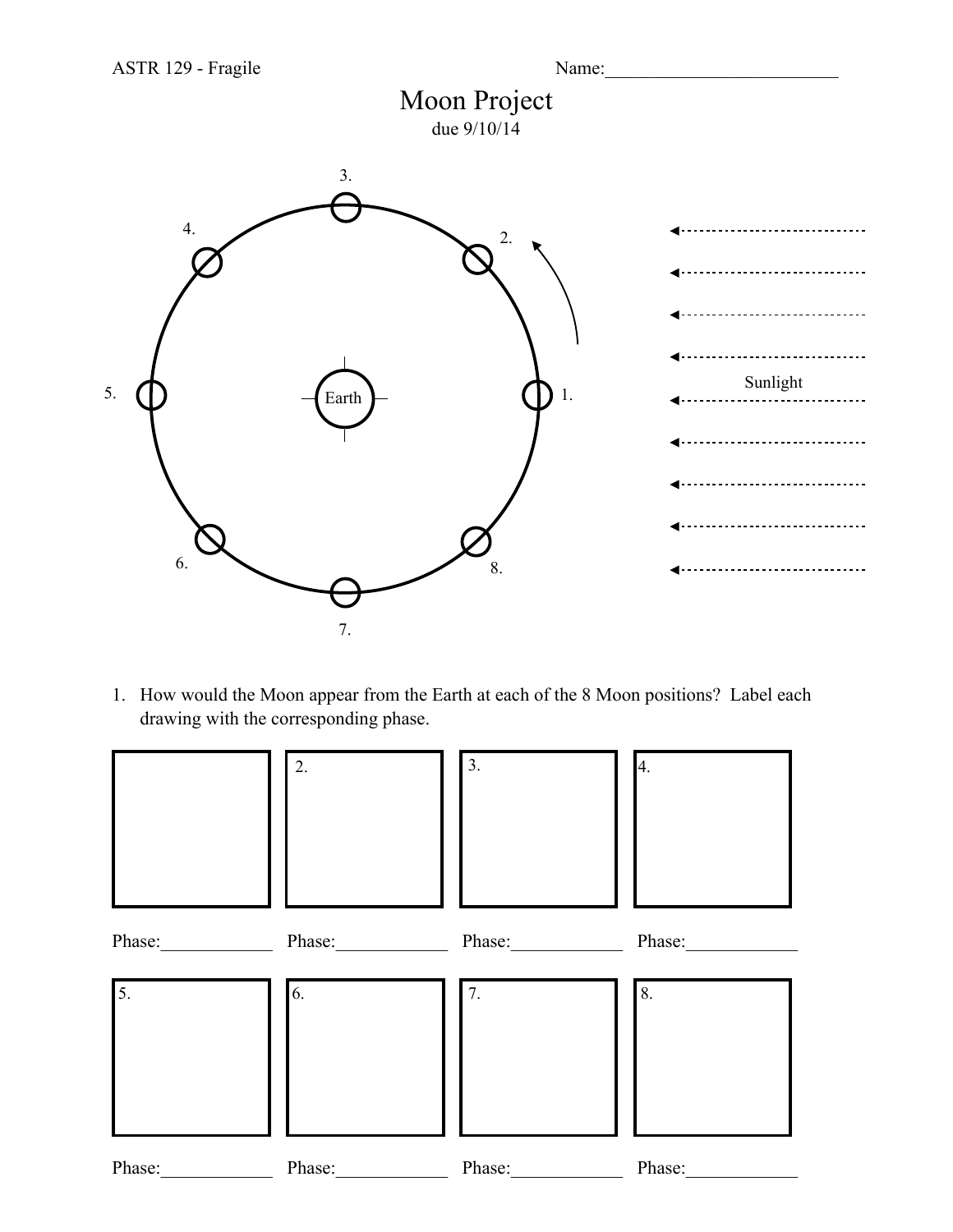## ASTR 129 - Fragile

- 2. What time of day corresponds to each of the 4 tick marks on Earth? Label each tick mark accordingly.
- 3. Why doesn't the Moon's phase change during the course of one night? Explain your reasoning.

4. At what times of day would a full moon be visible to someone standing on Earth? Write down when a full moon rises and sets and explain why it appears to rise and set at those times.

5. At what times of day would a third-quarter moon be visible to someone standing on Earth? Write down when a third quarter moon rises and sets and explain why it appears to rise and set at those times.